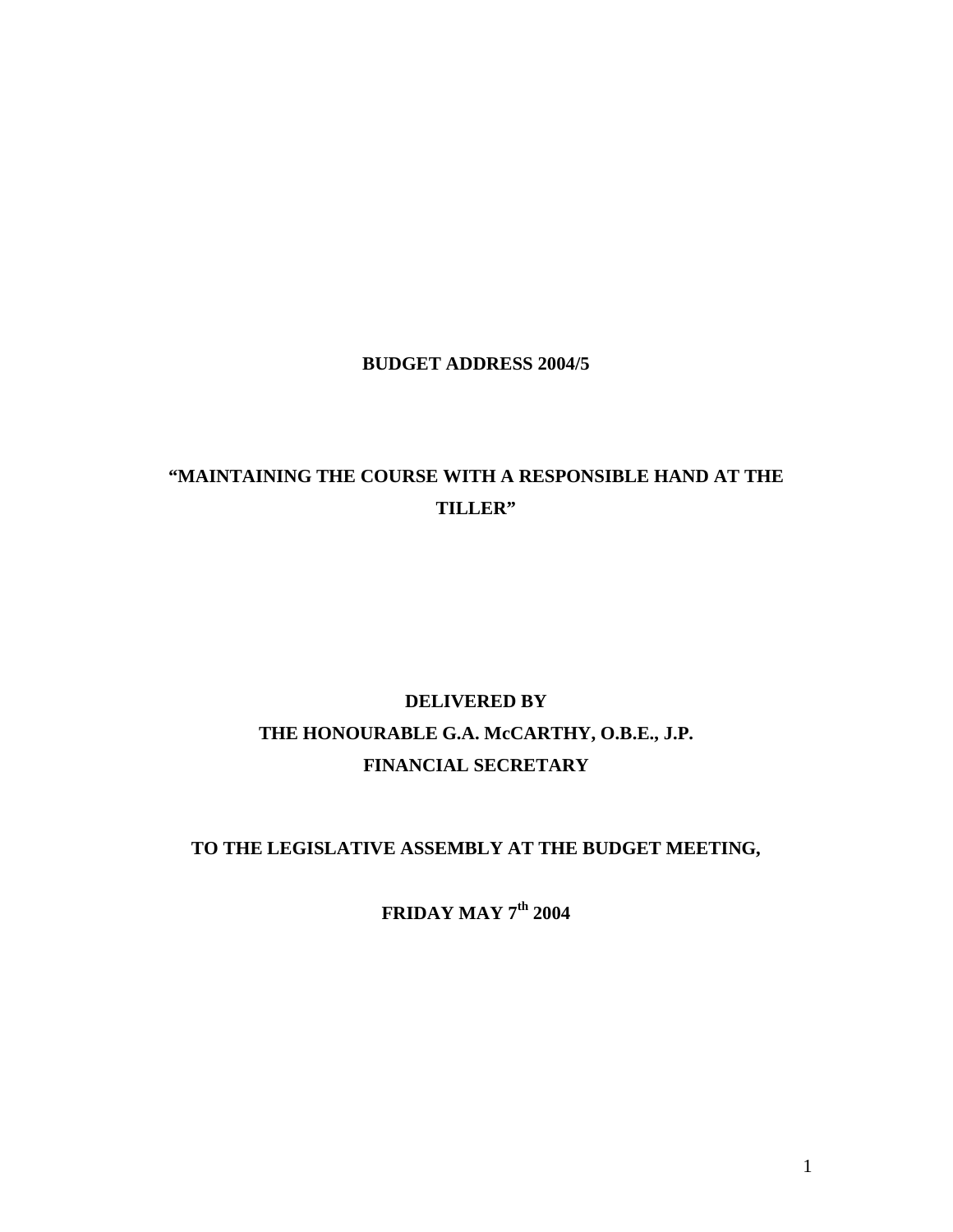#### **Part 1: Introduction**

Mr Speaker, it is my privilege to present the Budget for the 2004-2005 financial year on behalf of the Government. In keeping with the normal practice I will share this responsibility with the Leader of Government Business who will move the budget debate.

Mr Speaker, the title of last year's Budget address was "Charting Our Course For The Future". That speech, together with the address from the Leader of Government Business outlined the Government's plan for the economic and social future of this country.

It was a plan designed to support the local economy and create employment opportunities for Caymanians.

It was a plan designed to increase the educational opportunities available for our young people.

It was a plan designed to ensure that health care and social support are available to those in need.

It was a plan designed to improve the efficiency and effectiveness of government and its agencies.

It was a plan designed to set the foundation for the future of our country.

It was a plan, which as the Leader of Government Business puts it, "charts a course to achieve … our national aspirations".

Mr Speaker, the latest economic data shows that the plan is working. The Cayman Islands experienced higher economic growth, lower unemployment and lower inflation in 2003 compared to 2002. The economic recovery is forecast to continue in 2004 with the latest Labour Force Survey showing unemployment less than half what it was three years ago. A modest increase in the number of tourist air arrivals is also forecast for 2004. This will help contribute to an economic growth rate that is projected to be nearly 50% higher than the 2003 level.

However, Mr Speaker, as Honourable Members of this House know, achieving economic and social prosperity is not a one-year exercise.

Achieving that goal requires sustained commitment and effort.

Achieving that goal requires keeping the destination in sight.

And achieving that goal requires a steady hand on the tiller.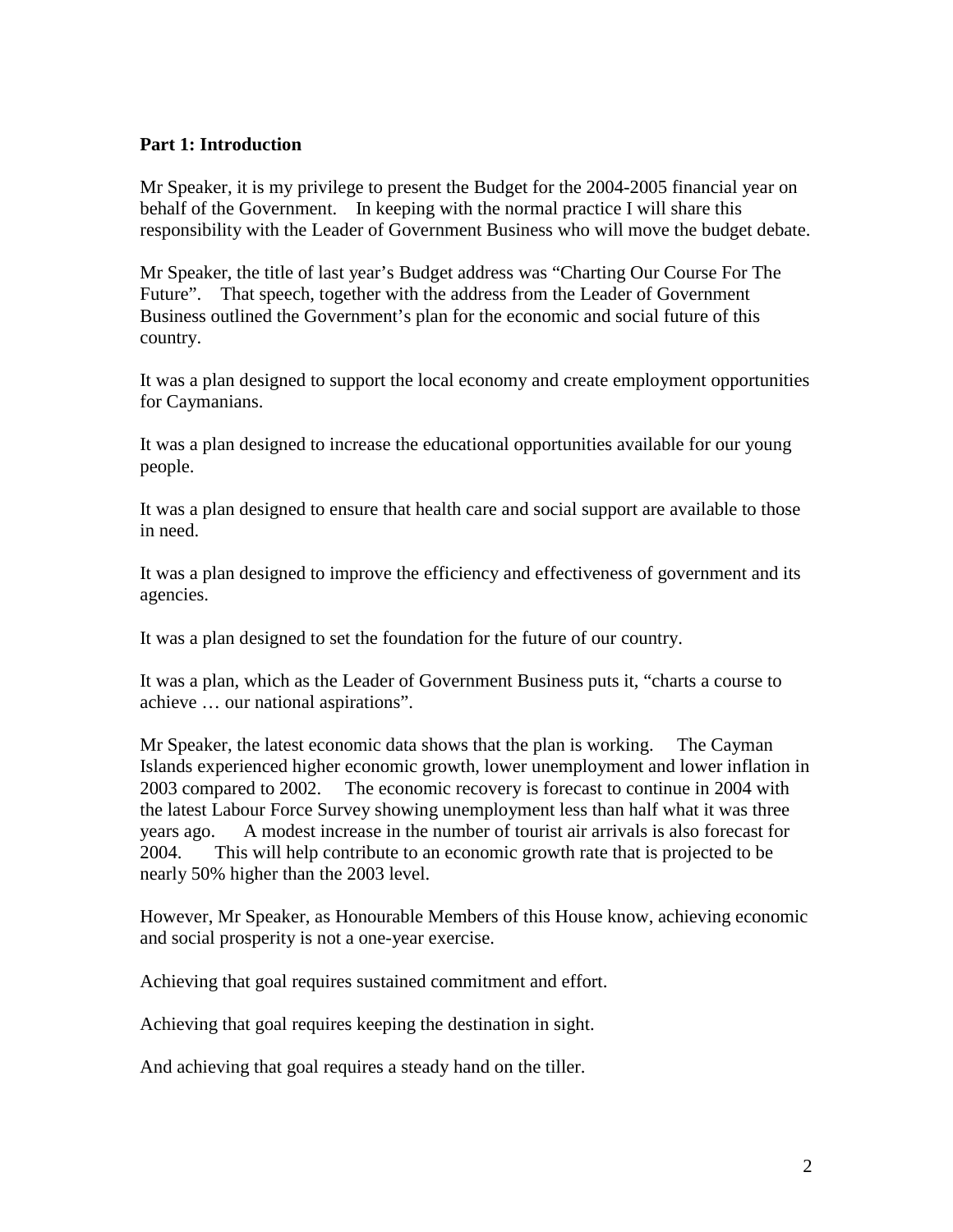Mr Speaker that is the objective and focus of this year's budget.

It is a "steady as she goes" Budget designed to support the plan for this country established by the Government over the last three years. It is a Budget that ensures the course to prosperity is maintained.

It is also a budget that has been prepared in full compliance with the requirements of the Public Management and Finance Law (2003 Revision), and the first ever budget prepared using accrual rather than cash accounting. This makes the Cayman Islands Government a Caribbean leader in financial reporting, and one of only a handful of countries in the world achieving this level of transparency.

## **Part 2: Key Aspects of the Budget**

Mr Speaker the Annual Plan and Estimates outlines the actions the Government plans to take in 2004 – 2005 to maintain the course it has set.

## *The Government's Outcome Goals*

That course is based around the eleven outcome goals established by Vision 2008 and specified in the Strategic Policy Statement tabled in this House earlier in the year.

I know that Honourable Members are by now familiar with those outcomes but for the benefit of the public I would like to summarise them briefly. The eleven outcome goals are:

- 1. A strong economy that generates employment, income and a high standard of living;
- 2. A healthy resident population;
- 3. A socially supported resident population;
- 4. A strong Caymanian community and culture;
- 5. An environment protected for the use of both current and future generations;
- 6. A well educated and vocationally trained resident population;
- 7. A safe and secure country for residents and visitors;
- 8. An open, efficient and accountable Government;
- 9. Young persons positively involved in the community;
- 10. Strong family units; and
- 11. An economically and socially vibrant Sister Islands.

# *Key Policy Initiatives in 2004/5*

The Annual Plan and Estimates specifies the policy actions the Government will be taking this year to promote these eleven outcomes and then allocates funding accordingly.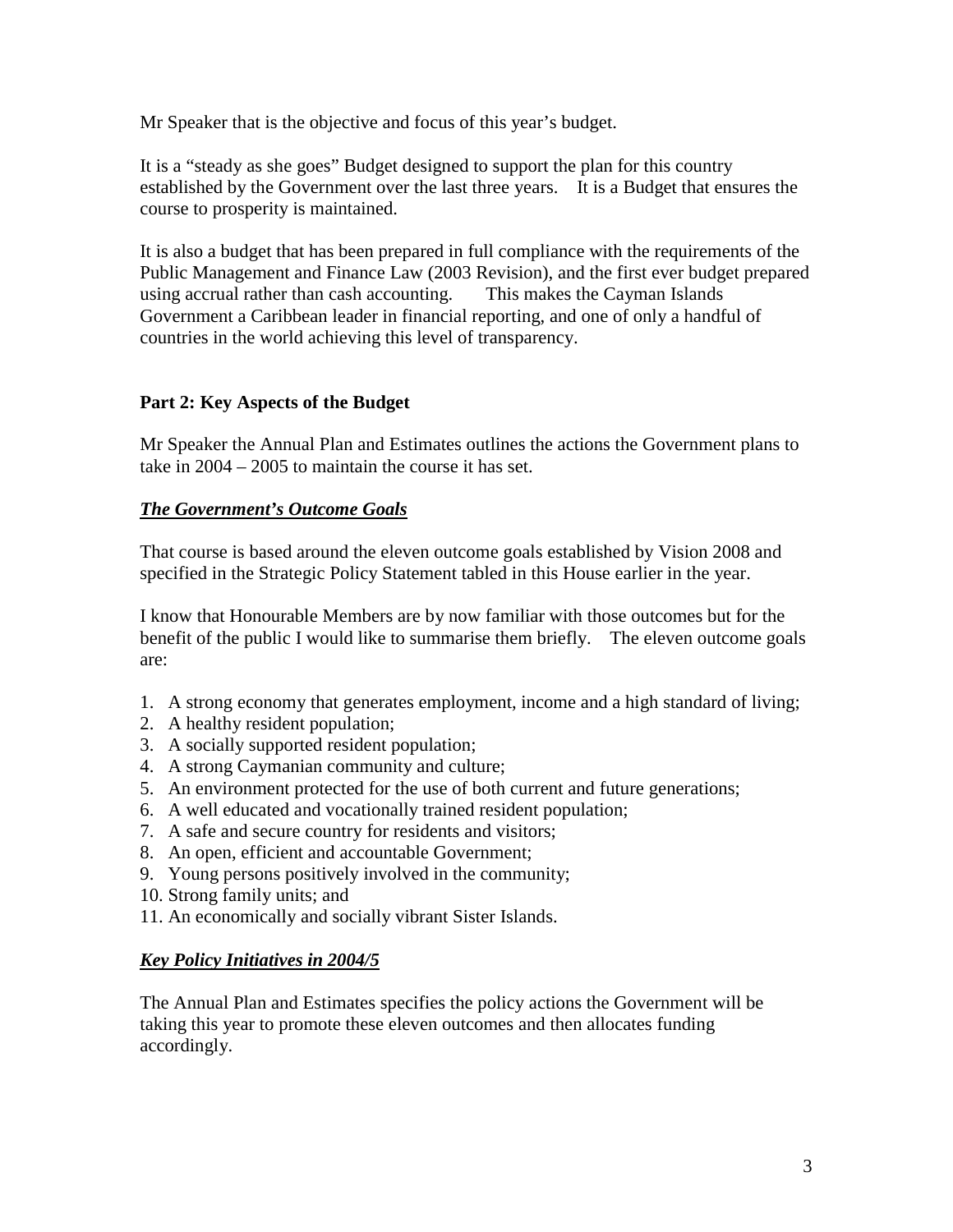Those actions include the purchase of 215 different output groups to a total value of \$273.5 million. The Annual Plan and Estimates provides a rationale for each of those purchases as each output is specifically linked to the outcome, or outcomes, to which it relates. Many of those outputs will be produced by ministries and portfolios. However 91 statutory authorities and non-governmental output suppliers will also be funded to provide outputs.

This year's Budget also includes 78 non-output policy actions for which approval is being sought from the Legislative Assembly.

The Leader of Government Business will outline the specific policy initiatives for the year when he makes his remarks.

## *The 2004/5 Fiscal Position*

Mr Speaker, the policy actions are one half of the Budget. The fiscal position is the other.

The Government is well aware of the need for fiscal prudence and expenditure control and I am pleased to advise that the Budget is once again a fiscally responsible one. It provides for an accrual operating surplus of around half a million dollars, a cash flow from operating surplus of around \$17.5 million, and a net worth balance sheet position of around \$366 million.

This result has been achieved even after recognising around \$20 million of additional expenditure for the first time. This is a result of the move to accrual accounting. A 2.5% cost of living adjustment for civil servants has also been allowed for in the numbers. Ministries and Portfolios funded almost all of this cost of living adjustment from efficiency savings.

Furthermore, Mr Speaker, the Budget contains no new revenue measures. This is despite the fact that the Strategic Policy Statement targets allowed for an increase in fuel levies to help finance the National Roads Authority. In light of the recent rise in international oil prices, the Government has decided not to proceed with this increase at this time. This means that this is the third budget in a row where expenditure demands have been accommodated within the existing revenue base.

Mr Speaker, importantly, the Budget complies with all of the Principles of Responsible Financial Management including the debt servicing and net debt ratios, and the cash reserve requirements.

The debt servicing ratio is forecast to be 5.9% at the end of 2004-2005, compared to the 10% limit established by the Public Management and Finance Law.

The net debt ratio is forecast to be 56%, which is much less than the statutory limit of 80%.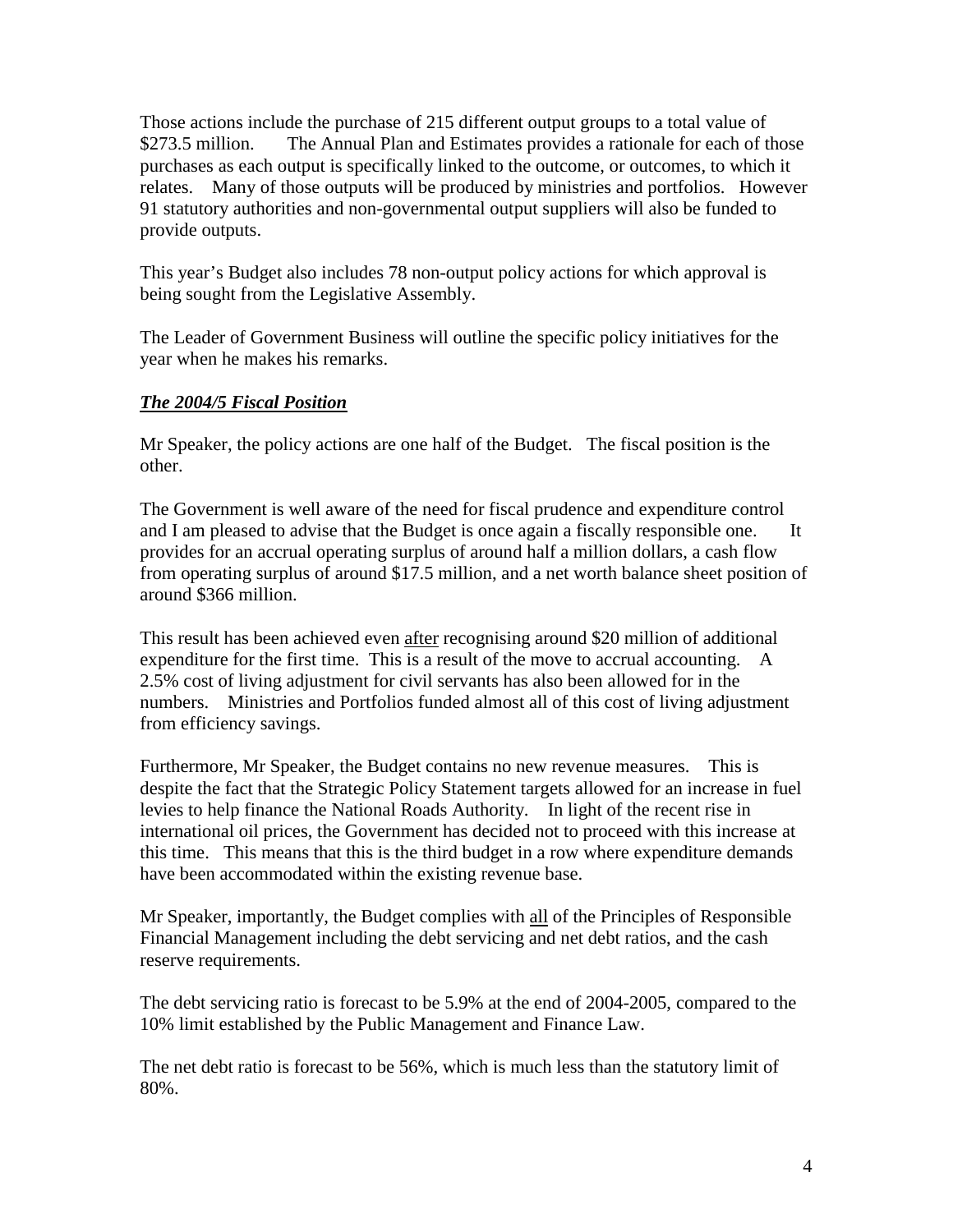And the cash reserves ratio is forecast to be 63 days, which is over twice the level of 30 days required for 2004/5 by the Principles of Responsible Financial Management.

Mr Speaker, while accrual expenditure is more than cash expenditure, the amount of accrual revenue is similar to the amount of cash revenue. This means that the achievement of an accrual operating surplus is a significant improvement on the operating position of previous years. As reported in the Strategic Policy Statement, the 2003-2004 cash budget when recasted onto an accruals basis, showed a deficit of \$9.6 million. The 2004-2005 Budget therefore represents a turn-around of approximately \$10 million.

In order to achieve this, Ministers and Official Members worked hard to ensure that core government expenditure stayed within the allocations established by the Strategic Policy Statement. This was despite the fact that the Government's policy action plan for 2004- 2005 involved a significant number of new policy initiatives. This has required a strong focus on efficiency improvements and reprioritisation.

In the case of the Portfolio of Internal and External Affairs, for example, in excess of \$1 million of new initiatives, plus most of the cost of living adjustment, has been funded from savings and reprioritisation of expenditures within the Portfolio. This is a testament to both the new financial management arrangements and the dedication and professionalism of the civil service.

Mr Speaker, Ministers have also paid particular attention to the budgets of Statutory Authorities and Government Companies. With the move to accrual accounting, the aggregate net results of their operations are now included as a single line item in the Government Budget. Statutory Authorities and Government Companies were required to carefully examine their budgets to achieve a break-even position or minimise any forecasted deficits. This policy of requiring Statutory Authorities and Government Companies to comply with the same fiscal discipline that applies to ministries and portfolios will continue in the future.

A similar dedication to fiscal control is evident on the capital side.

Equity investments into ministries, portfolios, statutory authorities and government companies have been limited to an amount that can be financed from operating cash flows. The total amount of equity investments is \$15.2 million, which is around \$2.3 million less than net cash flows from operations. In other words, in cash flow terms, the budgeted operating revenue more than covers both operating costs and balance sheet activity with short term benefit. This is a prudent, responsible and sustainable financial policy.

The level of capital expenditure has also been controlled. It has been limited to projects that have benefits that will be enjoyed by both current and future generations. These include new roads, school classrooms and the new abattoir.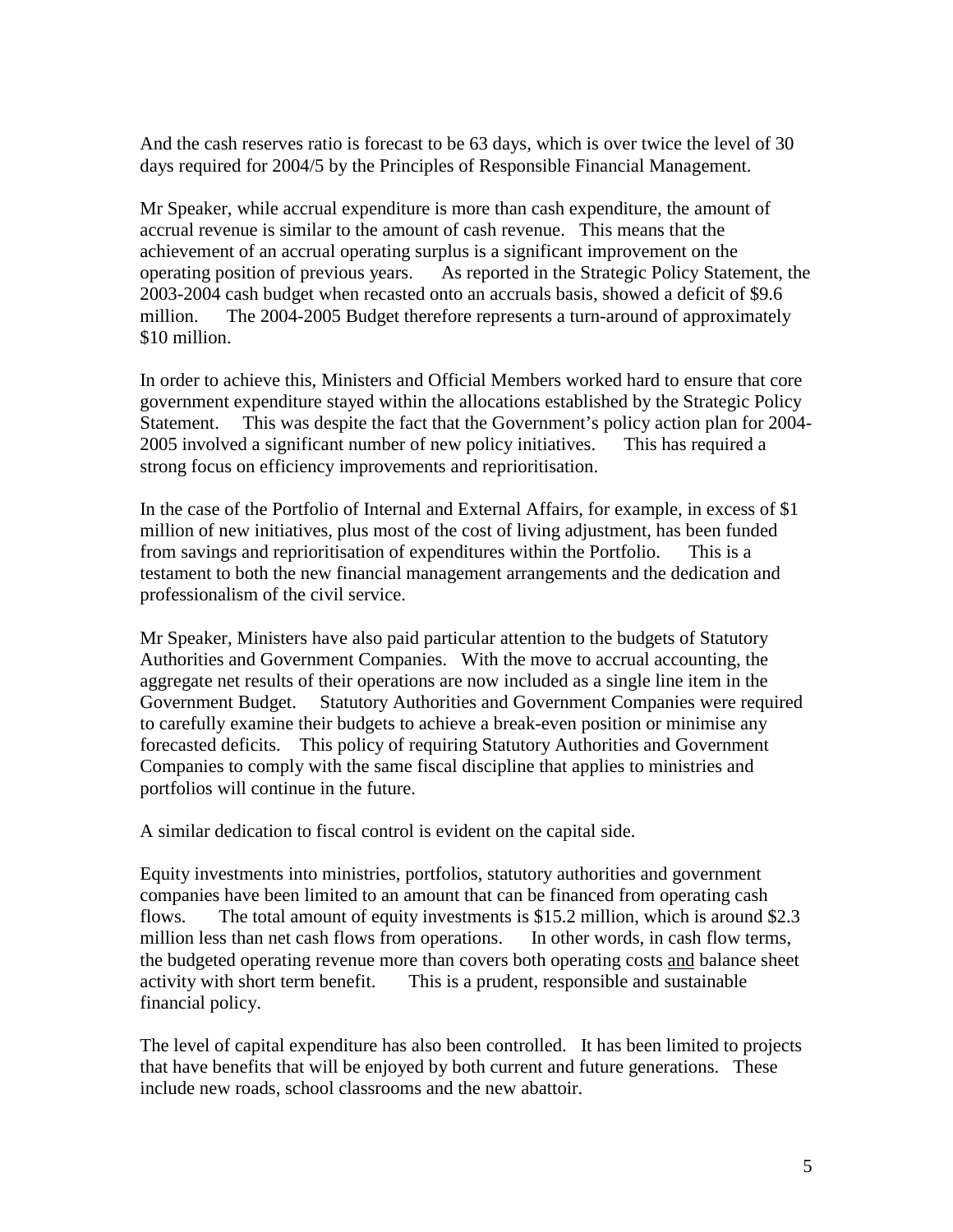Given the long-term benefit of these projects, it is appropriate that they be financed by borrowing. This ensures that the financing cost is spread over the life of the project. The Budget therefore makes allowance for \$37 million of new borrowing in 2004-2005. The repayment of \$10.5 million of existing borrowing will also occur during the financial year, resulting in a net increase in public debt of around \$26.5 million.

Although further borrowing could have been justified on a cost-benefit basis, the Government has been conscious of the need to keep aggregate borrowing within levels that the country can afford. Accordingly, the amount of new borrowing is \$8.8 million less than that allowed for in the Strategic Policy Statement. This has resulted from the careful and deliberate process of capital expenditure prioritisation undertaken by Ministers.

Mr Speaker, the excellent fiscal picture provided by the Budget is an indication of the Government's commitment to responsible financial management. It is also a reflection of the better fiscal management tools provided by the Financial Management Initiative.

#### **Part 3: The Last Big Change to the Budget - the Move to Accruals**

#### *Budget Documents*

Mr Speaker, the budget documentation is similar in format to last year and consists of four volumes.

The main budget document is the Annual Plan and Estimates, which is the one with the blue cover. This document summarises the planned actions and financial performance at an overall government level. The Estimates part of the book provides the list of appropriation requests.

The three other volumes support the Annual Plan and Estimates by providing information at a more detailed level.

The Annual Budget Statements, which is the book with the green cover, details the output delivery and ownership performance expected of Ministries and Portfolios.

The Purchase Agreements, which is the book with the yellow cover, specifies the outputs the Government plans to purchase from statutory authorities, government companies and non-governmental output suppliers.

The Ownership Agreements, which is the book with the pink cover, contains the ownership performance the Government expects of each Statutory Authority and Government Company.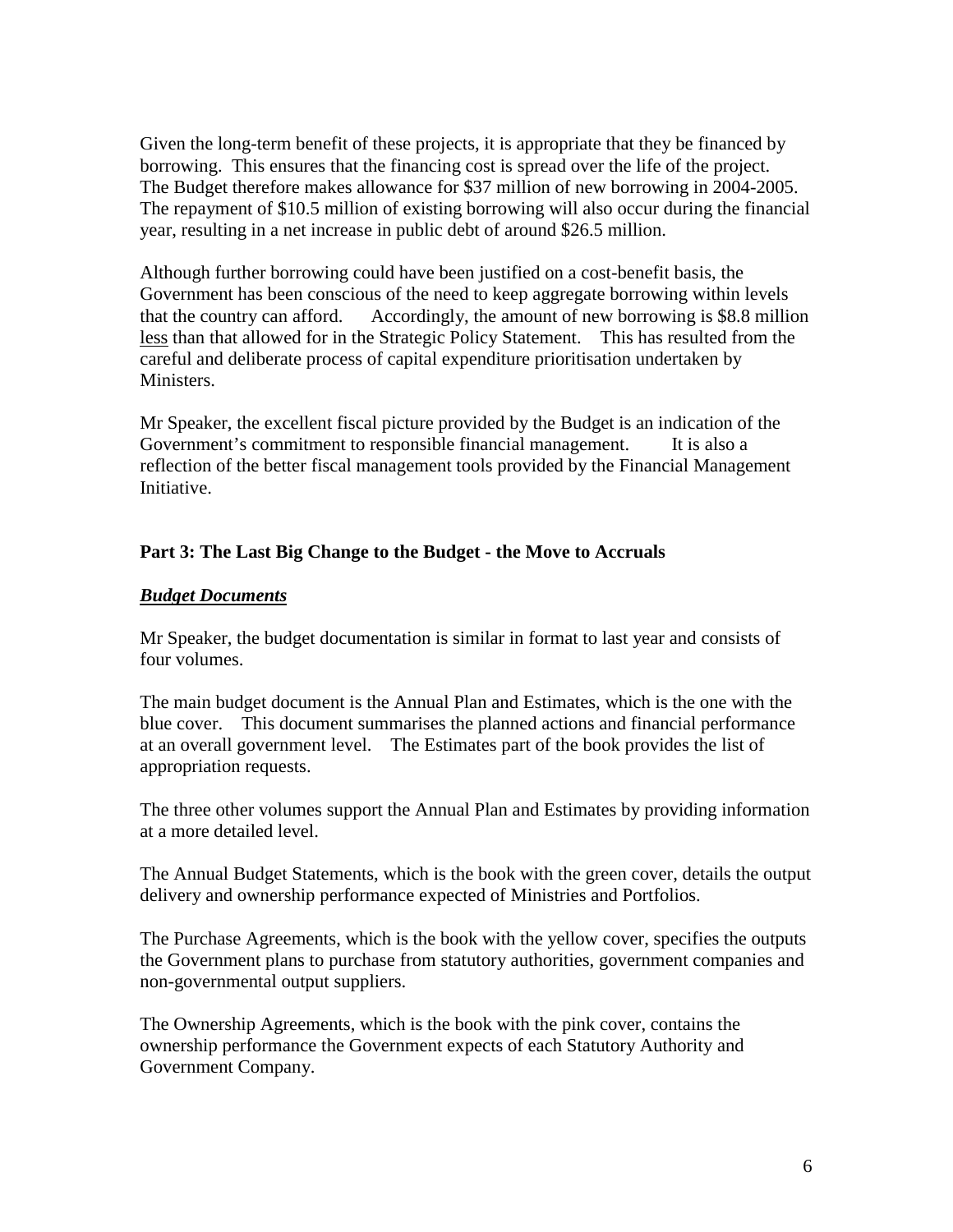## *Accrual Based Budget*

Mr Speaker, as the Public Management and Finance Law comes fully into effect for this 2004/5 Budget there are a number of enhancements to the content of the documents compared to previous years. These are the last set of major changes required by the Financial Management Initiative.

The major change is the adoption of accrual accounting. The accrual method provides a more accurate reflection of the financial activity of the Government than the previous cash accounting approach. It results in four major changes to the way the numbers are put together.

First, a strict distinction between operating and capital expenditure is maintained with separate statements prepared for operating activity, assets and liabilities, and cash flows.

Second, operating revenue is recognised in the Operating Statement when it is due, not when the cash is collected. Revenue collected is reported in the Statement of Cash Flows and revenue due but not yet collected is recorded as a receivable in the balance sheet.

Third, operating expenses are recognised in the Operating Statement when the expense is incurred not when the cash is paid out. Cash payments are reported in the Statement of Cash Flows, and expenses incurred but not yet paid are recorded in the balance sheet as a payable.

Fourth, non-cash expenses are also recognised in the Operating Statement. The major non-cash expense is depreciation. This reflects the use, or wearing out, of assets. Any write-off or reduction in the value of assets is also recorded as an accrual expense, as is the increase in any liabilities.

The financial information provided in all the budget documents has been calculated using the accruals method. The budget forecasts themselves consist of a complete set of forecast financial statements that resemble private sector accounts. They include a Statement of Responsibility for their integrity and completeness.

## *Capital Expenditure*

Mr Speaker, the move to accrual accounting and the full implementation of the Public Management and Finance Law means that the terms capital acquisitions and capital development are no longer used. Instead, a distinction is made between entity assets and executive assets.

Entity assets are the assets that a ministry or portfolio uses to produce its outputs. Under the Public Management and Finance Law these assets are controlled by chief officers and are recorded on the entity balance sheet. As part of the move to accruals, the cost of depreciation is included in the output price. This means that over the life of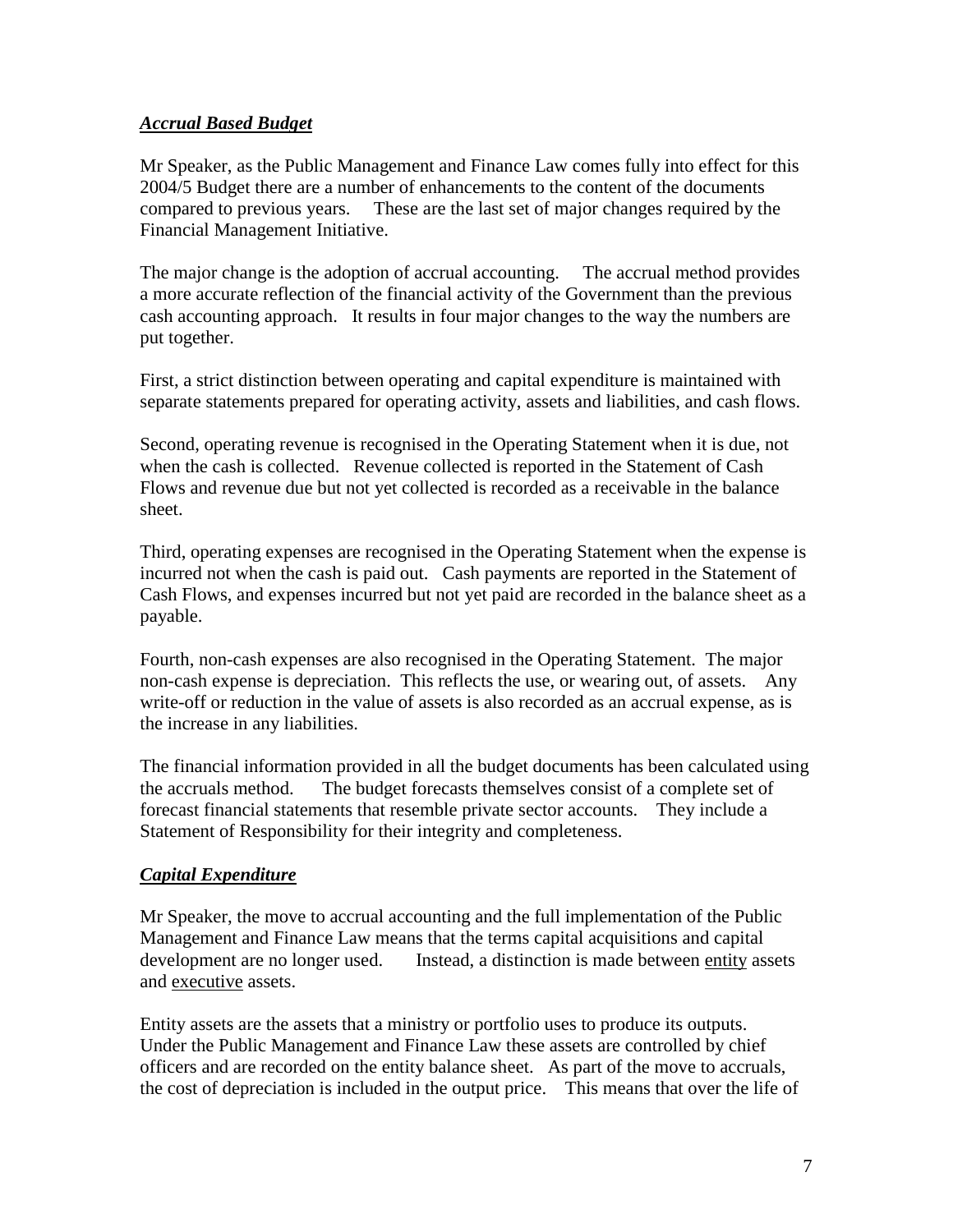an asset, a ministry or portfolio is automatically funded for the replacement of that asset. This approach means that, as a general rule, it is no longer necessary to specifically fund entity assets.

However, there are two situations when the specific funding of an entity asset may be necessary.

The first is where the assets to be replaced are already depreciated. Many of the assets owned by ministries and portfolios are quite old and are already significantly or fully depreciated. This means ministries and portfolios are receiving little or no depreciation funding for those assets and therefore have no cash to replace them.

The second situation is where the asset to be purchased is new, rather than replacing an existing asset. If an asset is new, it is inappropriate to use the depreciation of existing assets to fund that purchase. To do so would result in no cash being available to replace existing assets when their replacement is due.

In these two circumstances, the Cabinet will provide funding for a ministry or portfolio to purchase an entity asset. Cabinet does this by making an equity investment into the ministry or portfolio. The requests for equity investments included in section 9 of the Annual Plan and Estimates include requests for this purpose.

Executive assets, Mr Speaker, are those assets that are controlled directly by Cabinet. These assets are recorded on the executive balance sheet and include Crown land, roads, public buildings, public recreational facilities, and the Barkers Environmental Park.

Under the Public Management and Finance Law, the purchase or construction of executive assets requires a specific appropriation. Requests for these appropriations are included in section 9 of the Annual Plan and Estimates under the heading "Purchase or Construction of Executive Assets".

The term capital development is no longer used as it previously referred to both entity and executive assets and as such is now ambiguous.

## *Inclusion of Statutory Authorities and Government Companies*

Mr Speaker, the move to accrual accounting has also resulted in a change to the way Statutory Authorities and Government Companies are reflected in the Budget.

The accrual operating surpluses and losses of Statutory Authorities and Government Companies are now included in the Government's operating statement as a single line entitled "Net Loss in Investments in Statutory Authorities and Government Companies". Similarly, the net worth of Statutory Authorities and Government Companies is recognised as a single line in the balance sheet entitled "Net Worth in Statutory Authorities and Government Companies".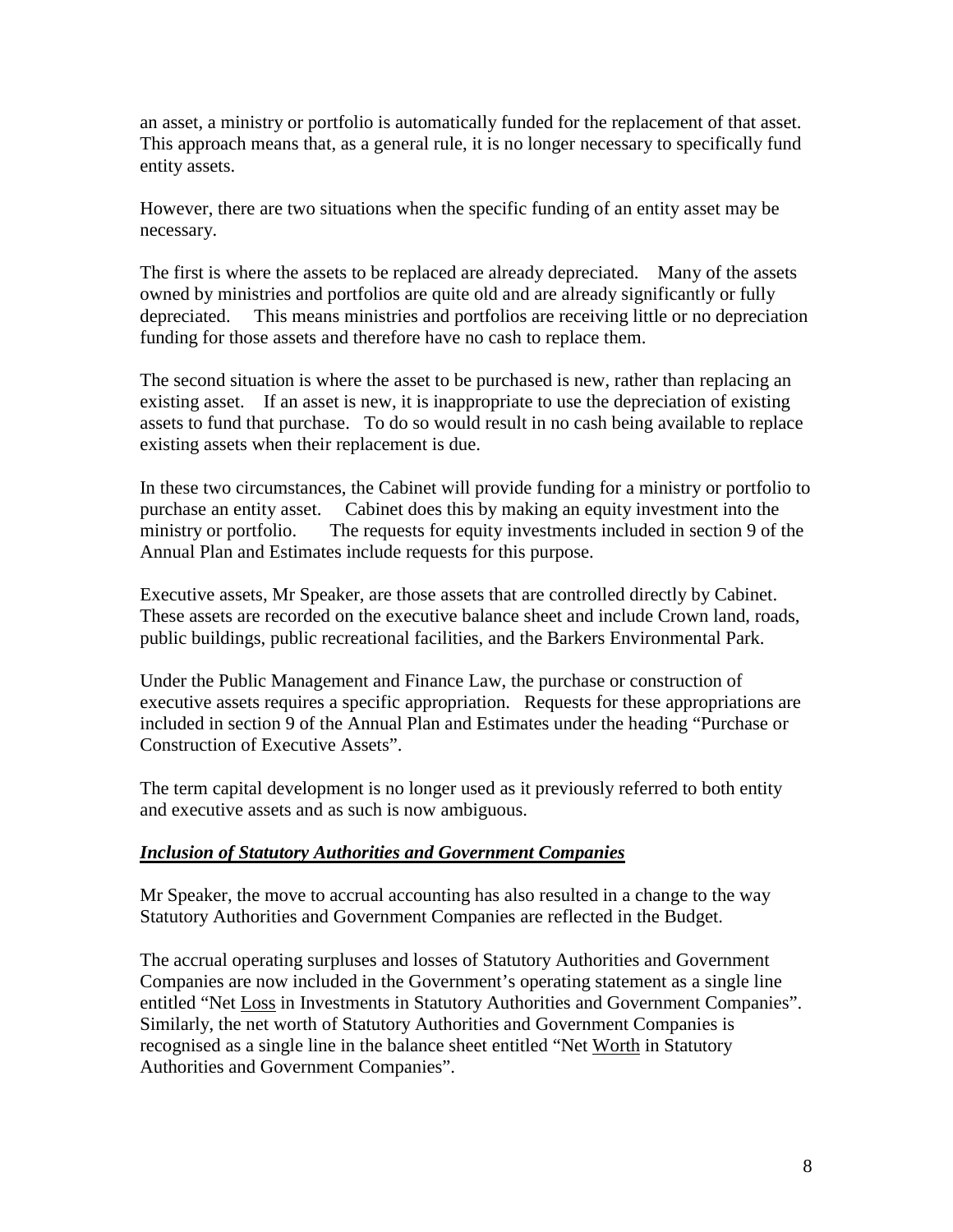The inclusion of financial information about Statutory Authorities and Government Companies reflects the fact that the Government is the owner of these organisations. Their net worth is an asset of the owner and therefore needs to be recorded on the Government's balance sheet.

The inclusion of the operating surpluses and deficits of Statutory Authorities and Government Companies in the Budget also has a financial and economic advantage. As the aggregate loss is treated as a government expense, this loss needs to be compensated for by reduced core government expenditure. The budgetary decisions of the government therefore automatically need to take account of the financial impact that the wider government sector is having on the economy.

#### *Appropriations to Cabinet*

Mr Speaker, with the coming into force of the Public Management and Finance Law, appropriations will now be to Cabinet rather than to chief officers.

This change is consistent with the accountability arrangements under the Law and reflects the role of Cabinet as the purchaser of outputs.

In line with this approach, from 2004/5 the funding that ministries and portfolios receive from Cabinet will only be for the outputs that Cabinet is buying. However, ministries and portfolios will also be able to keep the entity revenue they earn from providing outputs to other government agencies and from third parties. They will then use this revenue to fund their input costs.

Consistent with this change, from 2004/5 ministries and portfolios will charge each other for the services they provide to each other. These include, for example, outputs provided by the Personnel and Computer Services Departments to other agencies of Government. The cost of those central services is allowed for in the output cost of the ministries and portfolios that use the services and the appropriations reflect this.

These changes mean that a number of outputs are no longer being purchased by Cabinet even though they are still being produced. Where this occurs those outputs are now not included in the Annual Plan and Estimates or Annual Budget Statements.

#### *Cash Management Arrangements*

Mr Speaker, a new set of cash management arrangements will also operate from 2004- 2005.

This will involve ministries and portfolios having their own bank account and managing their own working capital. The bank accounts will be within a suite of accounts overseen by the Treasury and will have no impact on the government's overall cash position because an offset arrangement applies to the overall bank account structure.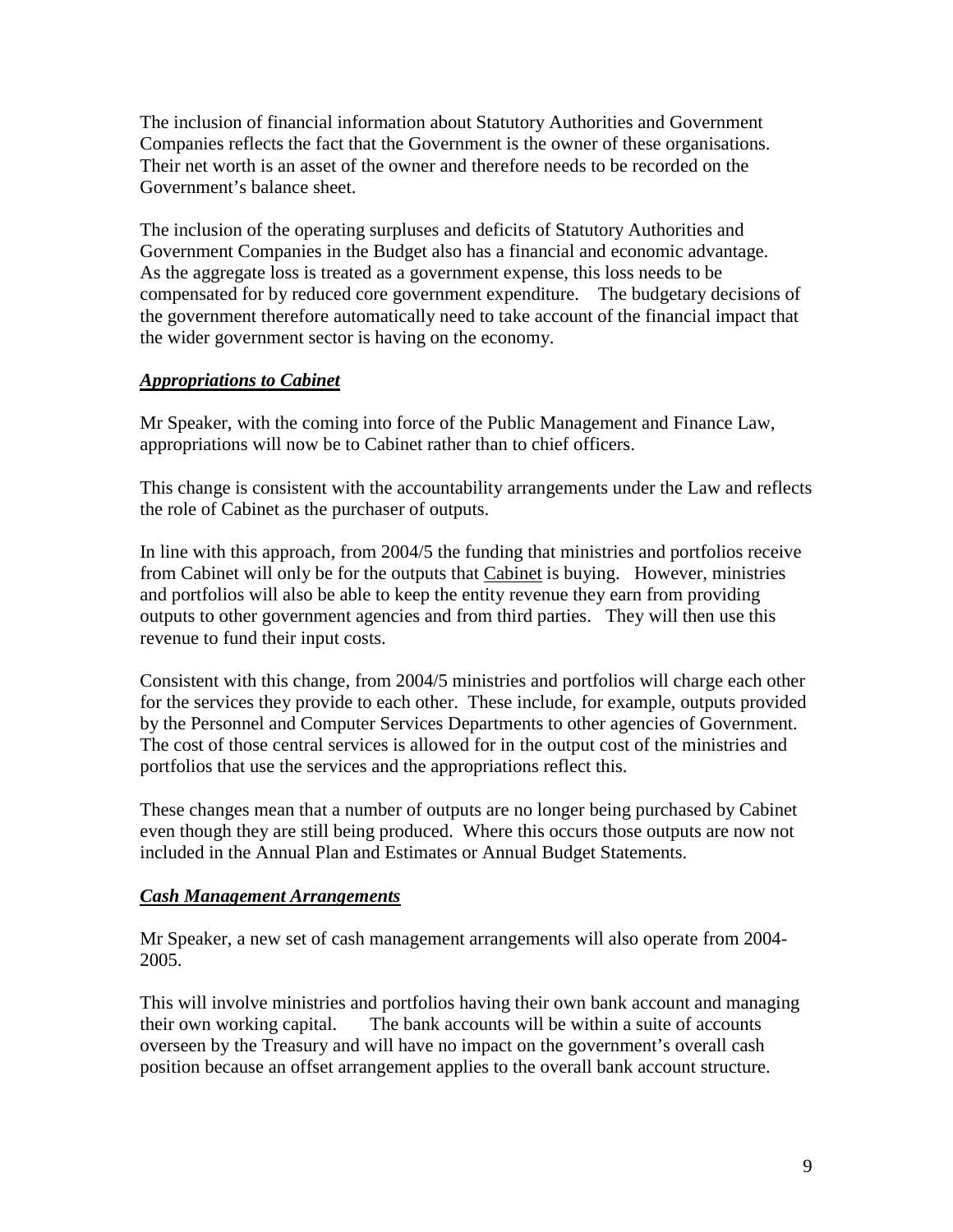The requirement to manage working capital will mean that ministries and portfolios will need to ensure that they collect their entity revenue in a timely manner and manage their debtors and creditors so as to maximize their cash position. Significant aggregate working capital gains are expected from this part of the financial management reform.

In preparation for these new arrangements an entity bank account has been established for each ministry and portfolio and working capital equal to one month's worth of expenses will be placed in those accounts on 1 July 2004. This level of working capital is reflected in the forecast ministry and portfolio balance sheets reported in the Annual Budget Statements.

## **Part 4: Overview of the Economic and Fiscal Position**

Mr Speaker, I would now like to turn to the details of the economic and fiscal position, starting with an overview of international developments.

## *Economic Position*

## The World Economy

Global economic growth improved modestly from 3.0 percent in 2002 to 3.2 percent in 2003. This improvement was mainly due to a continued expansion in consumer spending and a recovery in business spending, particularly in the second half of 2003. Generally, global fiscal and monetary policies were supportive of the need to spur economic growth. The recovery was broad-based, with most regions experiencing accelerated growth in 2003.

The US economy grew by 3.1 percent in 2003, up from 2.4 percent in 2002. Consumer spending remained strong last year, fuelled by federal tax cuts, mortgage refinancing, and home equity lines of credit. There was a turn-around in private investment from a 1.2 percent decline in 2002 to a 4.1 percent expansion in 2003. This rebound was due to a recovery in business spending on equipment and software as well as accelerated growth in the housing market.

US corporate profits posted healthy gains in 2003 and financial markets responded positively to this growth, with the S&P 500 index rising by 26 percent.

The labour market showed some weakness, however. The US unemployment rate increased from 5.8 percent in 2002 to 6.0 percent in 2003. And, manufacturing jobs declined for the forty-first consecutive month in December.

The US dollar fell against major currencies for the second year in a row. Against the Euro, it moved from US\$1.05 at the start of 2003 to close at US\$1.26 at the end of the year. This depreciation resulted from low US interest rates and a growing current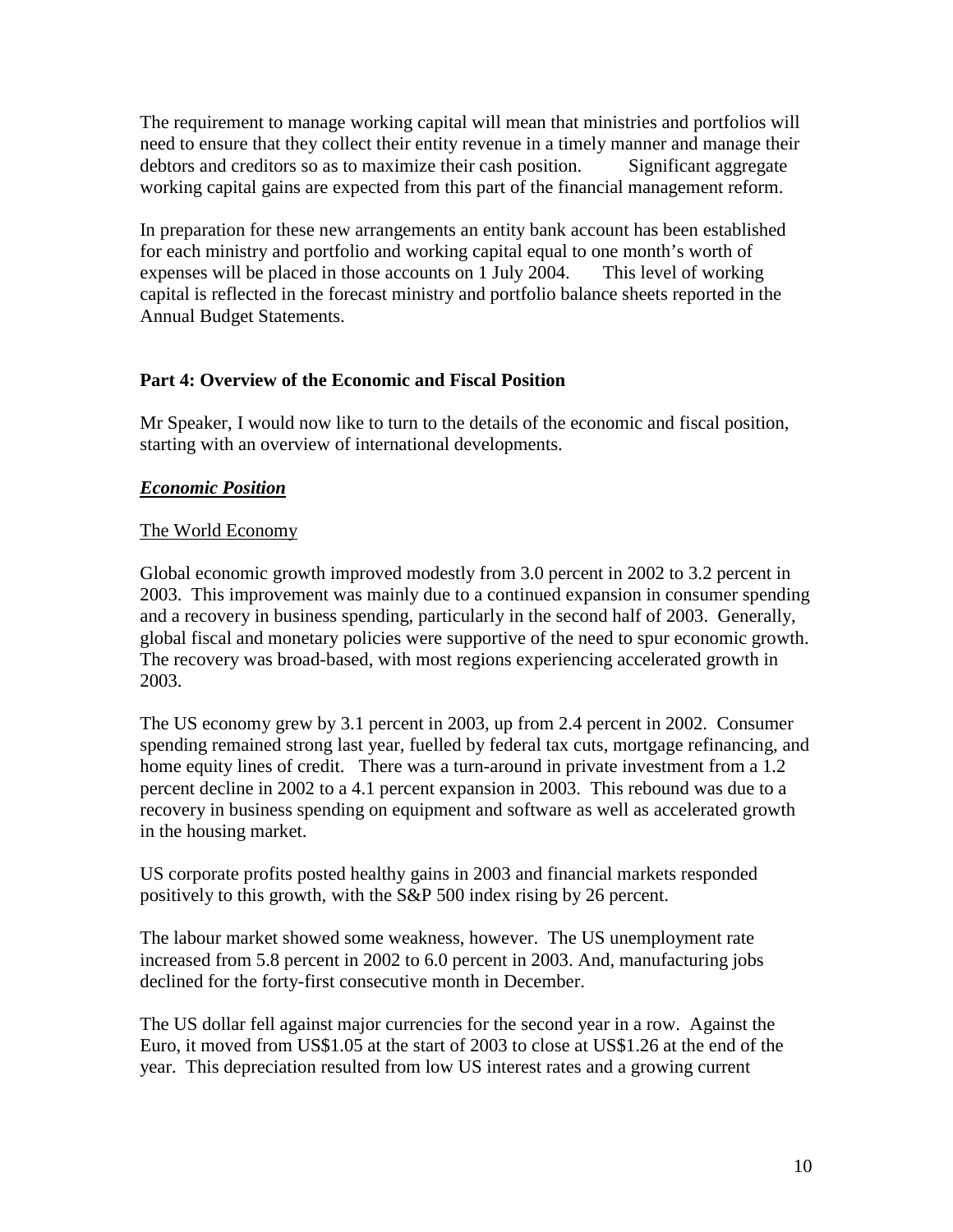account deficit. Another concern in some quarters was the growing federal deficit, particularly in light of tax cuts that the Bush administration wants to make permanent.

The UK economy showed greater resilience than other western European countries. GDP rose from 1.7 percent in 2002 to 2.1 percent in 2003. Economic growth in the Euro Area as a whole, however, slowed from 0.9 percent in 2002 to 0.5 percent in 2003.

The Japanese economy showed signs of a recovery, expanding by 2.7 percent in 2003 compared to 0.2 percent the previous year. The acceleration was led by a turnaround in business investment and exports to the United States and China.

Developing Asian economies continued to show strength in 2003. China's growth accelerated from 8.0 percent in 2002 to 9.1 percent in 2003, driven mainly by inward investments. Strong demand from China for raw materials has impacted positively on resource-rich countries. The Indian economy also accelerated from 4.7 percent in 2002 to 5.6 percent in 2003, benefiting from the outsourcing of services from the United States and other countries.

Closer to home, Latin America and the Caribbean grew by 1.5 percent in 2003, reversing the decline of 0.4 percent experienced in 2002. Argentina grew by 7.3 percent and real GDP growth of over 3 percent was seen in Chile, Costa Rica, and Columbia.

The Caribbean economies, particularly the English-speaking countries, experienced better economic performance in 2003 compared to the previous year. One major factor was the rebound in tourism recorded in the region. Also, strong prices and higher volumes benefited commodity exporters, particularly Belize and Trinidad.

#### The Domestic Economy

Real GDP growth in the Cayman Islands accelerated for the second consecutive year from 1.7 percent in 2002 to 2.0 percent in 2003. This upward trend mirrored the performance of the global economy. The improvement was reflected in continued buoyant activity in the local construction industry, higher imports, and an increase in government revenue.

Consumer inflation increased by 0.6 percent in 2003 compared to 2.4 percent in the previous year. The inflation rate was influenced by price increases for medical services, household equipment, food and education. These increases were offset by declines in other areas, namely housing, clothing, and personal goods & services.

Mr. Speaker, the reduction in the unemployment rate provided another piece of good news for the country. The unemployment rate in the Cayman Islands has been steadily decreasing since 2001 when it stood at 7.5 percent. The latest Labour Force Survey results place the unemployment rate at 3.6 percent.

I will now provide an update on the key economic sectors in our country.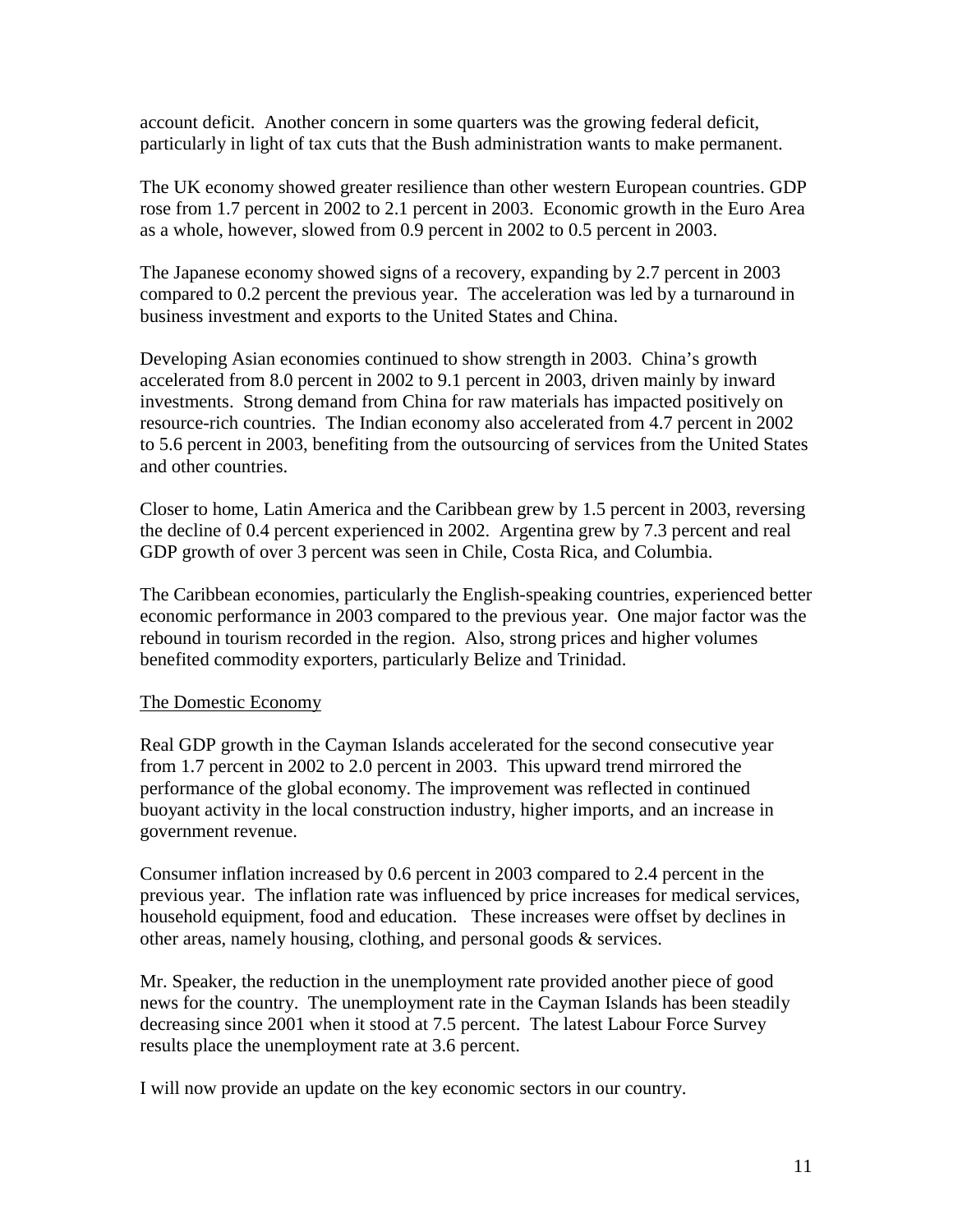The financial services sector, as we all know, is fundamental to our economic well-being. This sector recorded positive results in most areas in 2003. Growth was seen in mutual fund registrations, insurance company registrations, insurance premiums, stock exchange listings, stock market capitalisation, and new company registrations.

One notable exception was the decline in the number of bank and trust licences which fell by 34. The reduction in bank and trust licenses resulted from consolidations within the banking industry and the cost implications of establishing physical presence as required by the law.

A better indicator of the health of the banking sector is that Cayman retained its position as a leading international financial. centre. External assets of banks stood at US\$1.02 trillion in June 2003, up by US\$4.6 billion from the December 2002 position. External liabilities increased by US\$1.5 billion during the same period to US\$981.5 billion.

The total number of insurance licences increased to 672 in 2003. This was primarily due to a rise in the number of Class 'B' (captive) licences. Class 'B' licences increased by 44 to 644 in 2003. The net increases were mainly due to professional liability, healthcare, and workers' compensation. Medical malpractice lawsuits in the United States continued to be the driving force behind the growth in captives, followed by workers' compensation.

Premiums for captives grew by US\$700 million in 2003 to US\$4.9 billion. Net income declined by US\$400 million during the same period to US\$0.3 billion, mainly as a result of payouts by healthcare and property-related captives.

Mutual funds are another Cayman success story. With over half of the world's hedge funds registered in the Cayman Islands, we remained the leader in this segment of the global financial market in 2003. In recent years, hedge funds have grown in popularity among wealthy individuals and institutional investors mainly due to the attractiveness of potential returns and the fact that they are more nimble than traditional mutual funds. The Cayman Islands continued to capitalise on this global hedge funds growth with fund registrations increasing by 523, or 12.2 %, to 4,808 in 2003.

The Cayman Islands Stock Exchange also posted gains in 2003. Stock listings grew to 735 in 2003 – an increase of 25 from the previous year. Between 2002 and 2003, market capitalisation rose by a healthy 20.9 percent to US\$43.9 billion. Most of this increase resulted from the recovery in stock prices in major capital markets worldwide.

Total company registrations increased to 68,078 in 2003, or by 2,819. New company registrations rose for the first time in three years. The continued strengthening of the global economy had a positive impact on registrations.

Ship registrations totalled 1,473 in 2003 with gross tonnage amounting to 3.2 million. The number of new registrations in 2003 amounted to 186, including 152 pleasure yachts.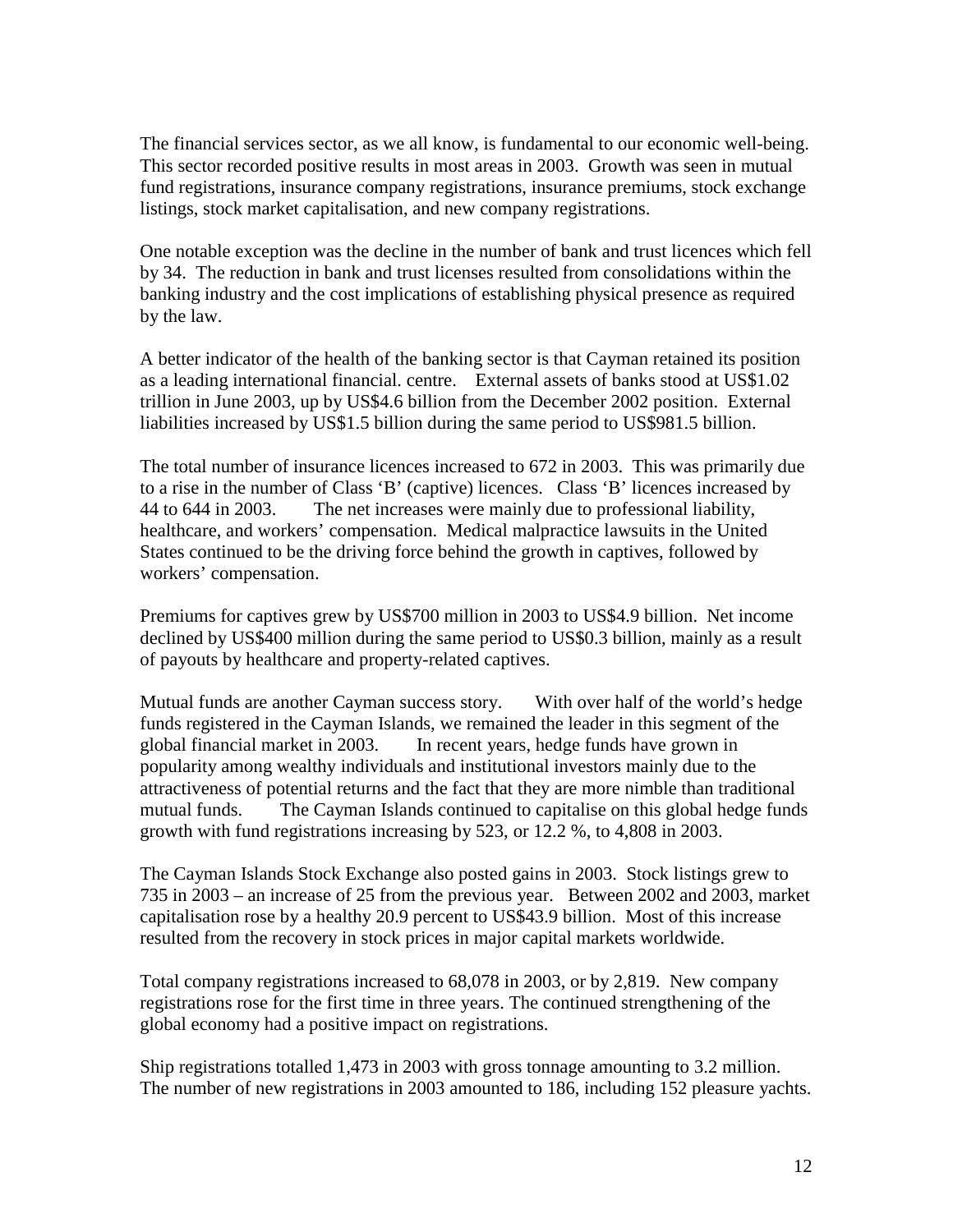In relation to international initiatives, the primary one that has been the focus of our attention for the past two years has been the European Union Savings Directive (EUSD). Following intense negotiations with the United Kingdom, we were able to agree a "Framework Document" that contains a number of undertakings by the UK that we expect will help safeguard the interests of the Cayman Islands. It was only after successfully negotiating these undertakings with the UK that the Cayman Islands agreed to the implementation of the Savings Directive.

In accordance with the commitment given to the UK, the Government intends to, following consultation with our financial services industry, introduce legislation under which agreements will be entered into with EU Member States.

The tourism sector is the other pillar of our economy. Over 2 million tourists visited the Cayman Islands during 2003. This figure represented an increase of 12.5% over 2002.

The Cayman Islands was able to capitalise on continued strong growth in the North American cruise market with cruise ship visitors totalling 1.8 million during 2003 - an increase of 15.5%. Two key factors relating to the growth of this segment of the market have been the safety appeal of cruise travel and the availability of affordable and attractive package options.

Air arrivals declined by 3.0 percent from 302 thousand in 2002 to 293 thousand in 2003. Air arrivals were impacted by global events such as the war in Iraq, and the outbreak of Severe Acute Respiratory Syndrome (SARS). As reported by the World Tourism Organisation, a 1.2 percent decrease in international tourism was recorded over the 2003 period. In the Cayman Islands, while stayover arrivals from the United States fell by 12.5 percent in 2003, the number of stayover visitors from the European, Canadian, and Other markets grew.

Of some comfort Mr. Speaker, is the fact that stayover arrivals grew by 4.9% during the last quarter of 2003. Furthermore, that positive trend has continued during the first quarter of 2004. Group bookings are expected to boost the level of stayover visitors in 2004. These bookings extend to August 2004 and include weddings, families, divers, and meetings.

Real estate performed well in 2003 with the value of properties transferred growing by 19.0% to \$326 million in 2003. There was also greater activity in the marketplace with the number of properties transferred rising by 596 to 2,143 in 2003. A stronger global economy, historically low interest rates and an indefinite extension of the government's stamp duty concession stimulated investment in real estate.

There was brisk selling of properties located along the Seven Mile Beach. One exceptionally large transaction was the \$30 million sale of Vista Norte Vista, a 270-acre prime area property.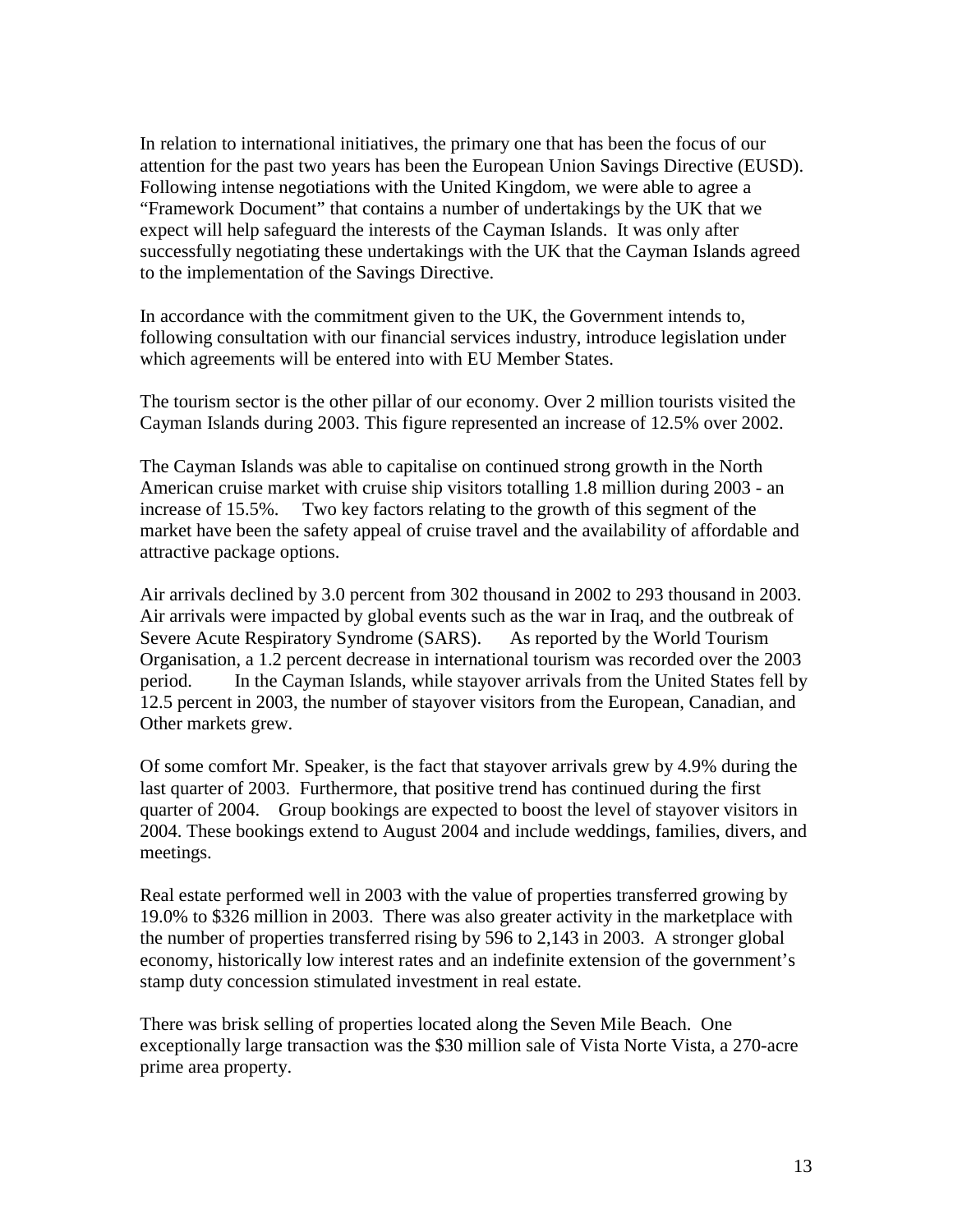Heavy pre-selling of units within the high-end condominium developments such the Meridian, Water's Edge and the Ritz Carlton also contributed to a rise in the value of properties transferred.

The strata apartment units of Frank Hall Homes, Secret Gardens and the Retreat developments also sold well during this period with the Secret Gardens and Frank Hall Homes in George Town being sold out. The sale of single-family homes also rose.

Commercial space continued to be absorbed slowly by the business community. However, in comparison to the previous year, the pace of absorption was a little more rapid.

Real estate prospects for next year remain positive. While investor interest is expected to continue, the onset of higher prices is likely to dampen activity in the market place.

Construction continued to perform well throughout 2003. Favourable conditions such as historically low interest rates, and continuation of the 50 percent concession on building permit and infrastructure fees bolstered activity in the industry. Significant projects slated for completion in the next year are the Ritz Carlton Hotel and the Royal Watler Cruise Terminal. Completion of the Ritz Carlton Hotel will bolster further sale of units within the development.

#### Economic Outlook

Mr Speaker, let me now turn to the economic outlook.

Since 2001 there has been a steady improvement in economic conditions, as developed countries have adjusted to the fallout from the bursting of the dot com bubble and corporate governance issues. Global growth is projected to accelerate from 3.2 percent in 2003 to 4.1 percent in 2004. This is well above the 1993-2003 average of 3.5 percent.

Leadership in global growth is likely to come from the US where monetary and fiscal stimuli are providing a boost to near-term economic activity. Real growth in the US is projected at 3.9 percent in 2004, up from 3.1 percent in 2003.

Of immediate concern, however, is the jobless nature of the US recovery so far. Households tend to spend more when there is job security and when there is confidence about future job prospects. With the reduction in productivity gains from 5.0 percent in 2002 to 4.4 percent in 2003, there is hope that the unemployment rate will fall.

The Cayman Islands is likely to benefit from continued strengthening of the US economy in the form of inward investments and visitor spending. Real growth for the Cayman Islands is projected at 2.8 percent in 2004, up from 2.0 percent in 2003. Unemployment is expected to hold steady at 3.6 percent in 2004. Inflation is projected at 2.0 percent, up from a low of 0.6 percent in 2003.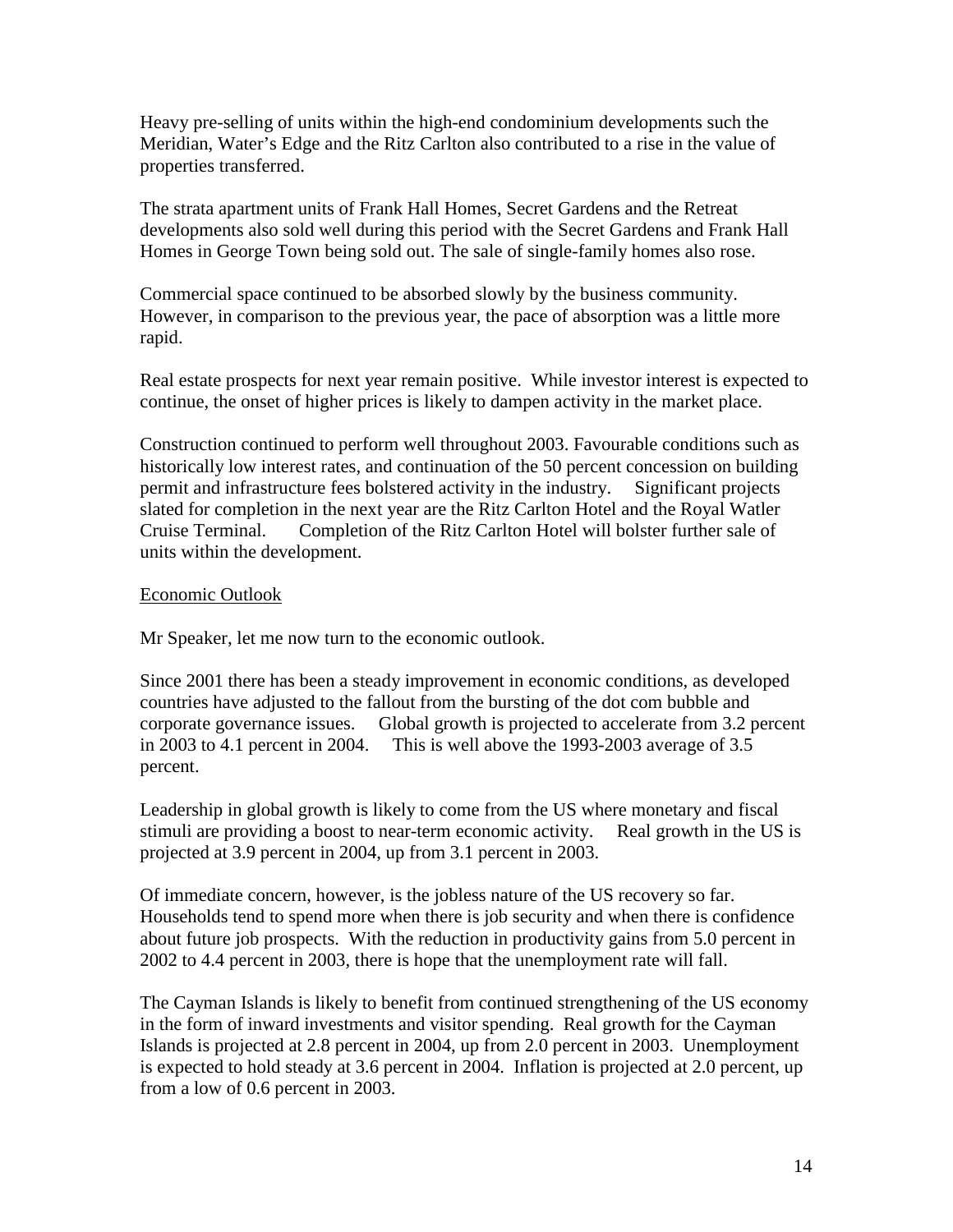Early indications suggest that there will be a modest increase in the number of tourist air arrivals in 2004 – potentially the first annual increase for the Cayman Islands in years. With the perceived threat from terrorism continuing, North American travellers are more confident about travel closer to home. The Caribbean is relatively close and has traditionally been considered to be safe. These are factors that are likely to benefit the Cayman Islands.

#### *Fiscal Position*

Mr Speaker on the fiscal front the Government is forecast to collect \$338.2 million in 2004-2005. This represents an increase of around \$29 million from that budgeted for 2003-2004. It reflects the rebound in government revenue evident in recent months.

Operating expenses are forecast to be \$328.2 million in 2004-2005. This number is not strictly comparable with the cash budget number from last year because it has been prepared on the accruals basis. Accordingly it includes some non-cash numbers not recognised in previous years. The largest of these is depreciation which amounts to \$13.6 million for the core government in 2004-2005.

The Operating Expense number also includes the aggregate net loss of Statutory Authorities and Government Companies which amounts to \$5.4 million. These two items make up around 6% of expenditure.

The net surplus, which is the key operating measure, is forecast to be \$473,000. When the size of the revenue and expenditure flows are taken into account, this forecast net surplus is not significantly different from the target of \$1 million established in the Strategic Policy Statement.

As a result of the move to accruals, the fiscal forecasts include a balance sheet for the first time. This shows a forecasted net worth position for the Government at the end of 2004-2005 of \$366.4 million. This is made up of forecasted assets of \$716.7 million, less forecasted liabilities of \$350.3 million.

The major asset category on the forecast balance sheet is Property, Plant and Equipment. This consists of physical Government assets such as Crown land, roads and buildings. The projected book value of these assets as at 30 June 2005 is \$454 million.

The Government's other major asset is its investment in Statutory Authorities and Government Companies. This is the value of the net assets of those organisations which in aggregate is forecast to be \$167.9 million as at 30 June 2005.

The liability side of the balance sheet is dominated by two items: borrowings and the unfunded pension liability.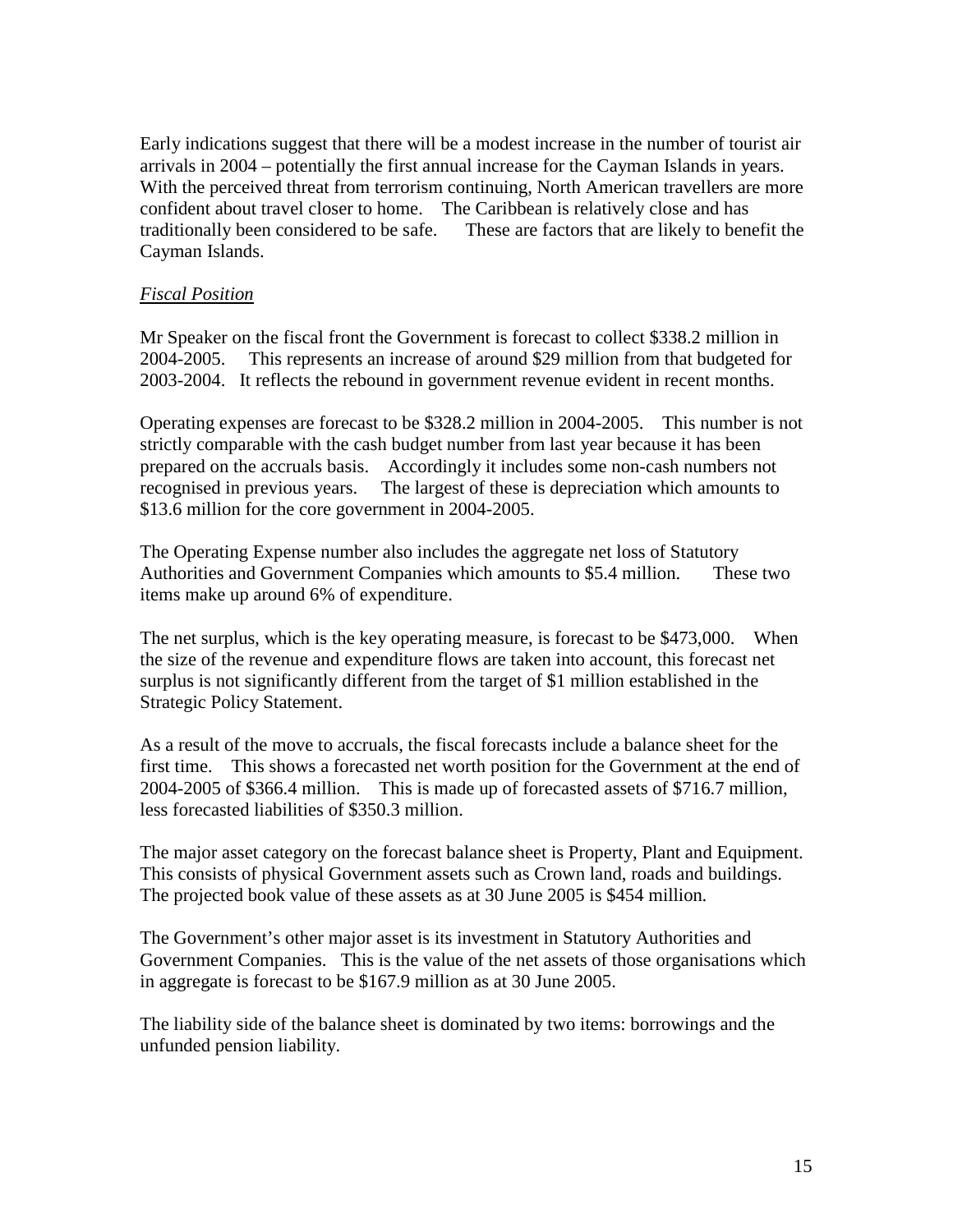Borrowings is forecast to be \$199.2 million at the end of the Budget year. This represents a net increase of \$26.5 million from expected 2003-2004 levels.

The unfunded pension liability, which amounts to \$130 million, is the difference between the value of the assets of the Public Service Pension Fund and the value of its future pension payments. Under the Public Service Pensions Law the Government is legally responsible for this difference and makes regular payments to the Fund. Payments towards the past service liability have been budgeted at \$10 million in 2004-2005.

The unfunded pension liability figure is likely to be revised upward at some future time as a result of a recent actuarial report received by the Pensions Board. This report is currently under review before being submitted to Cabinet. Following the review, the Government will consider recommendations from the Board of Trustees that could have an impact on the level of past service liability contributions in the future. Any change to the value of the balance sheet liability will be made at that time.

The forecast cash flow statement provides for a net cash inflow from operations of \$17.5 million, a net cash outflow from investing activity of \$42.9 million and a net cash inflow from financing activities of \$26.5 million. The overall impact on the Government's cash position from these activities is an increase in cash of \$1.2 million. This results in a forecast cash balance of \$48.2 million as at 30 June 2005.

Almost all of this cash balance relates to Funds, Special Reserves and the General Reserve. In aggregate these Funds and Reserves are forecast to be \$47.6 million at the end of 2004-2005.

This means that the working capital cash balance is forecast to be \$678,000. This represents a very lean working cash position and it is deliberately so. The Government's working capital policy is to seek to begin and finish the year with a minimal working cash position, although the balance fluctuates during the year as revenue flows are uneven.

Mr Speaker, the budget forecasts contained in Part C of the Annual Plan and Estimates contains a wealth of detailed information about the Government's finances. I am sure that Honourable Members will find this information very useful.

## **Part 5: Reflection**

Mr Speaker, as this is my last Budget I would like to take this opportunity to reflect on the many changes that have occurred during my time as Financial Secretary.

Certainly the Cayman economy has changed a lot over the last 12 years. So too has the size and scope of Government activity.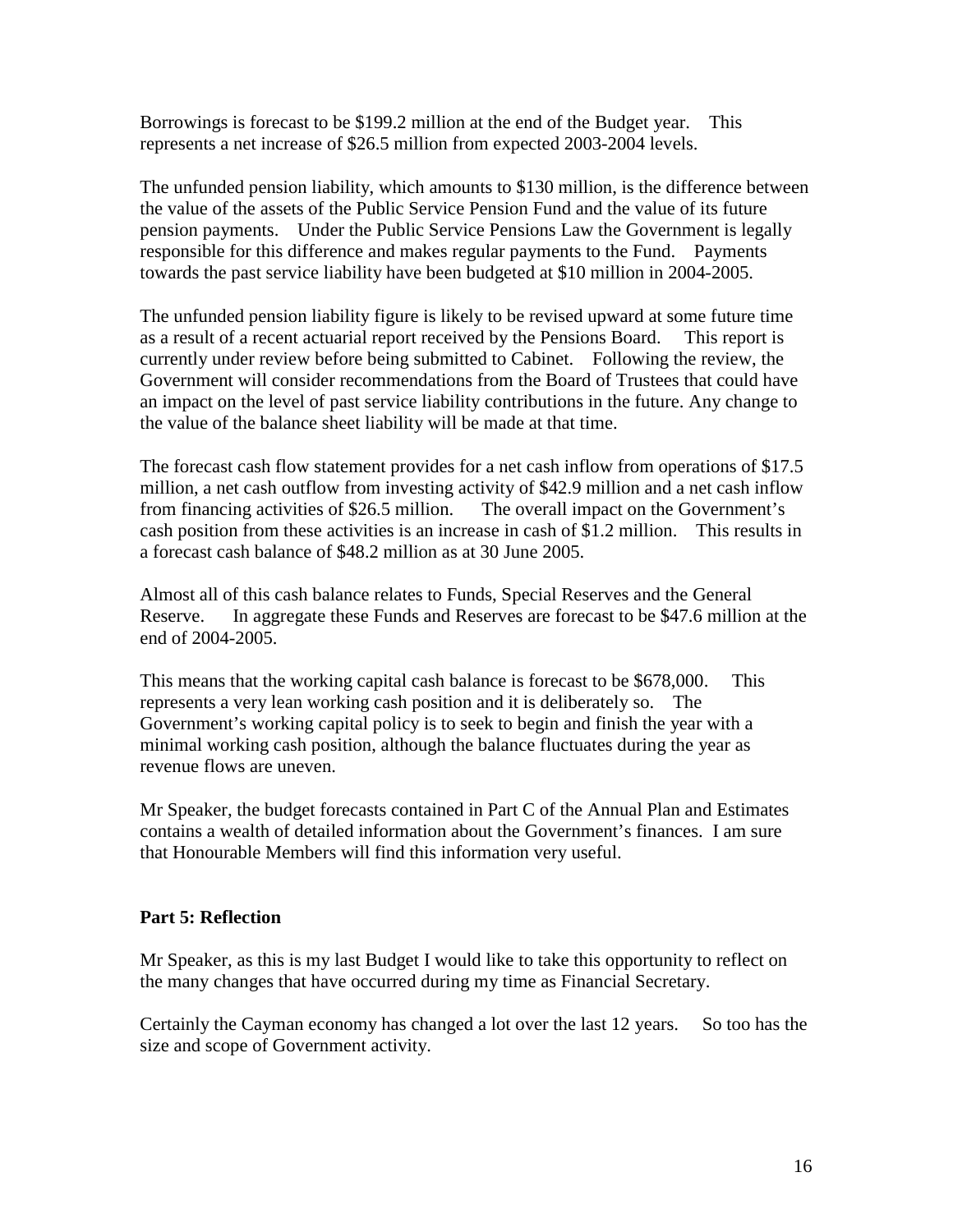In 1992, nominal GDP was \$653 million. The forecast for 2004 is \$1,680 million. This means that the size of the economy has more than doubled over that period.

In 1992 operating receipts were \$125 million. The forecast for 2004/5 operating revenue is \$338 million, an increase of 170%.

In 1992 operating expenditure was \$117 million. The forecast for 2004/5 is \$328 million, an increase of 180%.

These numbers are interesting because they show that the size of the Government as a proportion of the economy as a whole has not changed a great deal over this time, despite popular belief to the contrary. In 1992 government expenditure as a proportion of GDP was 18%. The forecast for 2004-2005 is 20%. This is still quite low in international terms.

On the capital side, a total of \$396 million has been budgeted for capital expenditure over the 12-year period, an average of \$29 million a year. This is a significant level of investment for a country of our size. When one recalls that the total outstanding borrowing at the end of 2004-2005 is forecast to be only \$199 million, it is clear that much of that capital expenditure has been financed from operating revenue.

Mr Speaker, there have also been some difficult and challenging times.

As a relatively small economy, Cayman is susceptible to global economic influences not of our making. The standout example during my tenure is the impact that September eleven and subsequent related events have had on our economy and Government finances.

This ever-changing world economic situation is guaranteed to keep a Financial Secretary on his toes! So too does a slow down in revenue like the one we have experienced in recent years. This revenue reduction, together with the development pressures that come from a rapidly growing economy such as ours, has meant that each and every one of my 13 budgets as Financial Secretary have been difficult to balance. Nevertheless the commitment of the Governments of the day to achieving an acceptable solution has meant that a balanced budget has always been accomplished – even if it sometimes happened a little too close to the budget deadline.

Mr Speaker, I have also had the privilege to represent this country in a number of international fora. My involvement with the Caribbean Development Bank has been most rewarding and helps put our own situation into the broader regional context. The two years in which I was Chairman of the Bank were a particularly enjoyable experience.

I have also been honoured to host a number of international conferences here in Cayman, most notably the Commonwealth Finance Ministers' meeting and two Annual Meetings of the Caribbean Development Bank. Such opportunities are privileges that one gives God thanks for.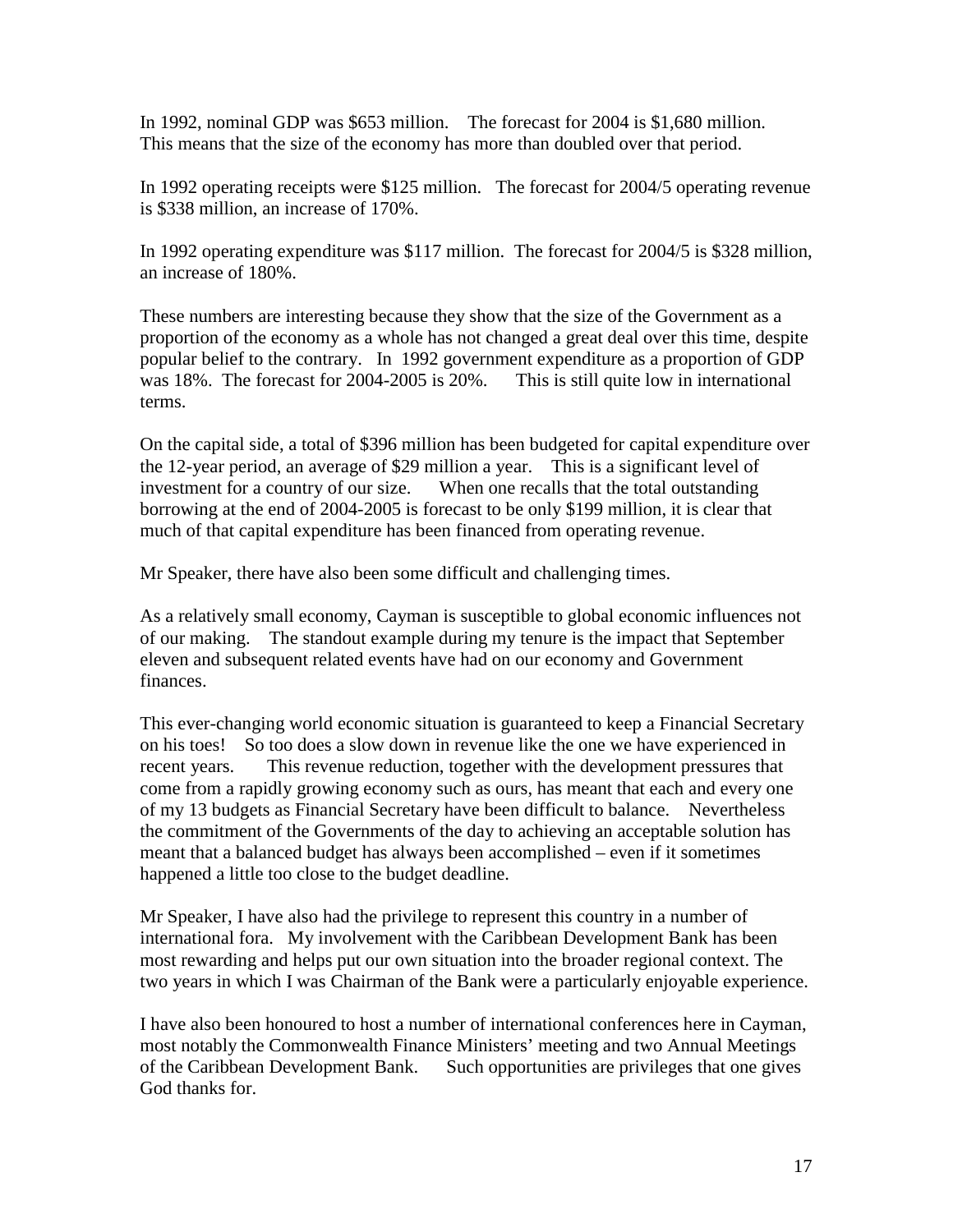Mr Speaker, as I look back over my time as Financial Secretary two areas of my work stand out.

The first is the three or so years starting in the late 1990s. This was the period when our financial services sector was under significant threat from a range of international initiatives, all of which we are thoroughly familiar with.

This was a particularly difficult time for the country, the Government, and the Legislative Assembly of the day. While I am sure there will be ongoing work in this area, it is pleasing to know that there is now in place the expertise to assess and address these initiatives. In this regards I am very grateful for the willingness of the private sector over the years in working with the Government to address these initiatives.

Mr Speaker, the second area that stands out is the financial management reform.

To tell the truth, a decade or so ago I didn't think there was too much wrong with the way the Government managed itself. Other Members of this House were championing financial reform long before I became an advocate myself.

However, as Members of this Honourable House know Mr Speaker, in early 1998 the Honourable Leader of the Opposition and I attended a Commonwealth Secretariat course on modern government financial management. That was a very intensive, but very interesting experience. I quickly came to understand that the way the government budgeted, accounted and managed itself was not only archaic, it was one of the causes of less than effective performance.

Not long after my return from the course I invited the Honourable Ruth Richardson to visit Cayman and tell us about the New Zealand experience. That was the beginning of what has become known as the Financial Management Initiative or FMI.

Mr Speaker, FMI was launched in May 1998. As with any major change management project, the path has not always been easy, nor the support unwavering. This should be no surprise to anyone. FMI was always going to be an ambitious project. Indeed it needed to be as it had to fundamentally change the way the government manages itself.

Mr Speaker, the benefits of the reform are already clear for all to see, and none more so than in the budget documents presented to this House today. It is a great personal pleasure to be able to present the first accrual budget in my last Budget address.

In many ways this Budget represents the culmination of the financial reform effort. However, there are many more opportunities to improve government performance. I look forward to turning my attention to personnel reform and following on the excellent work my colleague the Honourable Chief Secretary has been doing in this area. Financial and Personnel reform complement each other, and both are necessary for good government performance.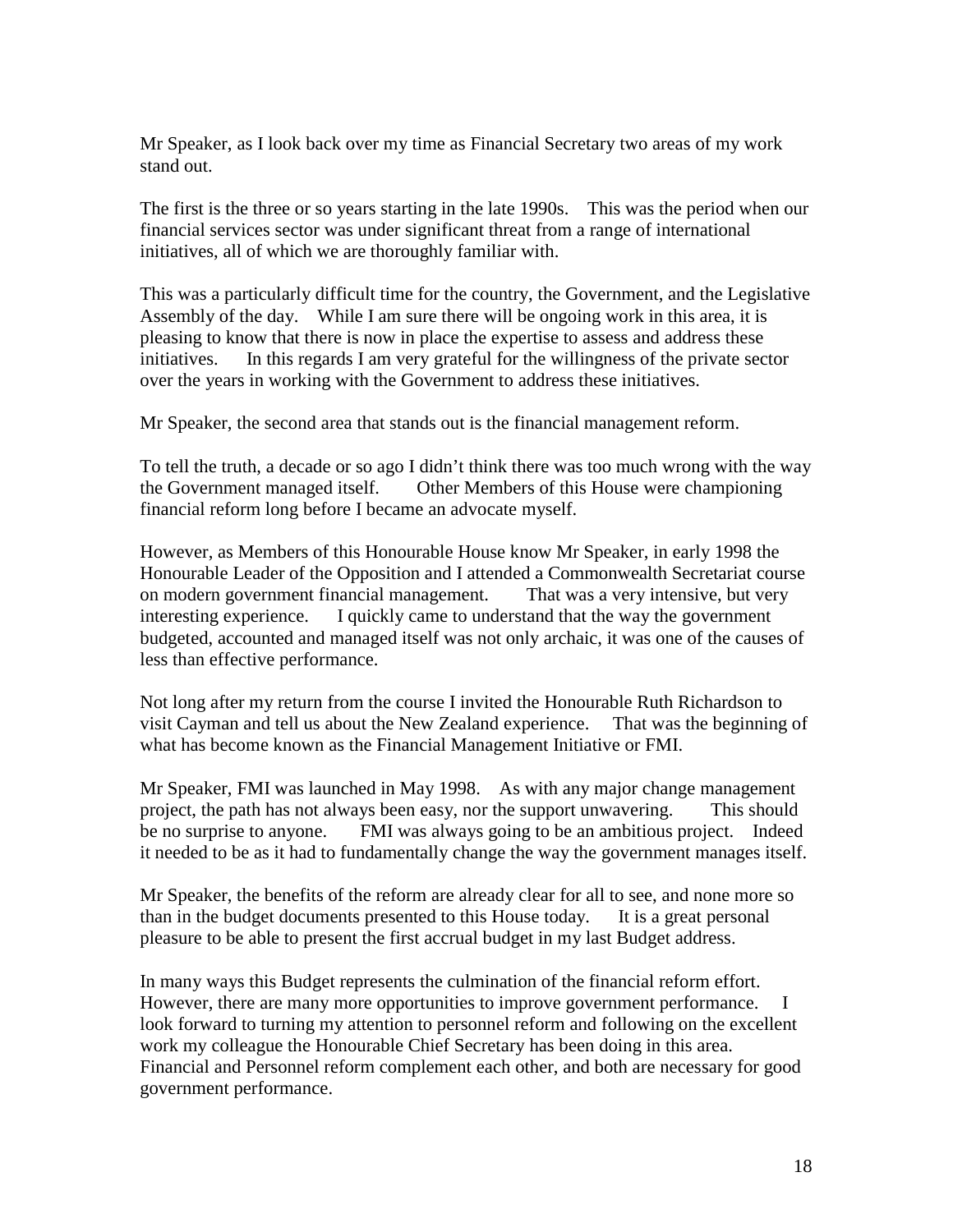#### **Part 6: Conclusion**

Mr Speaker in conclusion I would like to thank all those who have worked so hard to prepare this Budget over the last several months. The move to accrual budgeting and the full implementation of the Public Management and Finance Law has resulted in some new challenges this year. These have required extraordinary commitment and dedication on the part of the civil service and I would like to thank the whole of the civil service for this effort.

 I would like to pay special recognition to the staff of the Budget and Management Support Unit and the Treasury who have worked tirelessly for many months to achieve the landmark documents presented to this House today.

I would also like to acknowledge finance staff in departments, and particularly the chief financial officers of ministries and portfolios. They have carried an extra heavy burden in the move to accruals. The benefit of their hard work over the last few months will be evident for many years to come.

Mr Speaker, I would also like to take this opportunity to thank yourself and all the Ministers, Official Members and Members of the Legislative Assembly that I have worked with during my time as Financial Secretary. I am grateful for your courtesy, consideration and support over the years.

I would also like to thank the staff of the Portfolio of Finance and Economics, both those currently in the Portfolio and those who have retired or moved on, for their support. Managing the government's finances is always a difficult and pressured task and I thank them for the dedication to the welfare of these Islands.

Mr Speaker in presenting this Budget it is pleasing to be able to bring to the House a document that is not only fiscally responsible, but one that is also coherent and understandable. The standard and quality of budgetary preparation that has now been achieved leads the Caribbean, and is among the best in the world.

The Cayman Islands is one of only a handful of national governments that budget and report on an accrual accounting basis and in full compliance with internationally set accounting standards. It is something that we should be rightfully proud of. It gives us an international standing that most other countries can only hope to aspire to.

While much has been achieved economically, fiscally and in public management over recent years, we must not rest on our laurels. The search for excellence is never ending and I look forward to seeing how the budget develops in future years.

The policy actions and fiscal position contained in the 2004-2005 Budget continue the Government's plan for the economic and social future of this country. And while it is